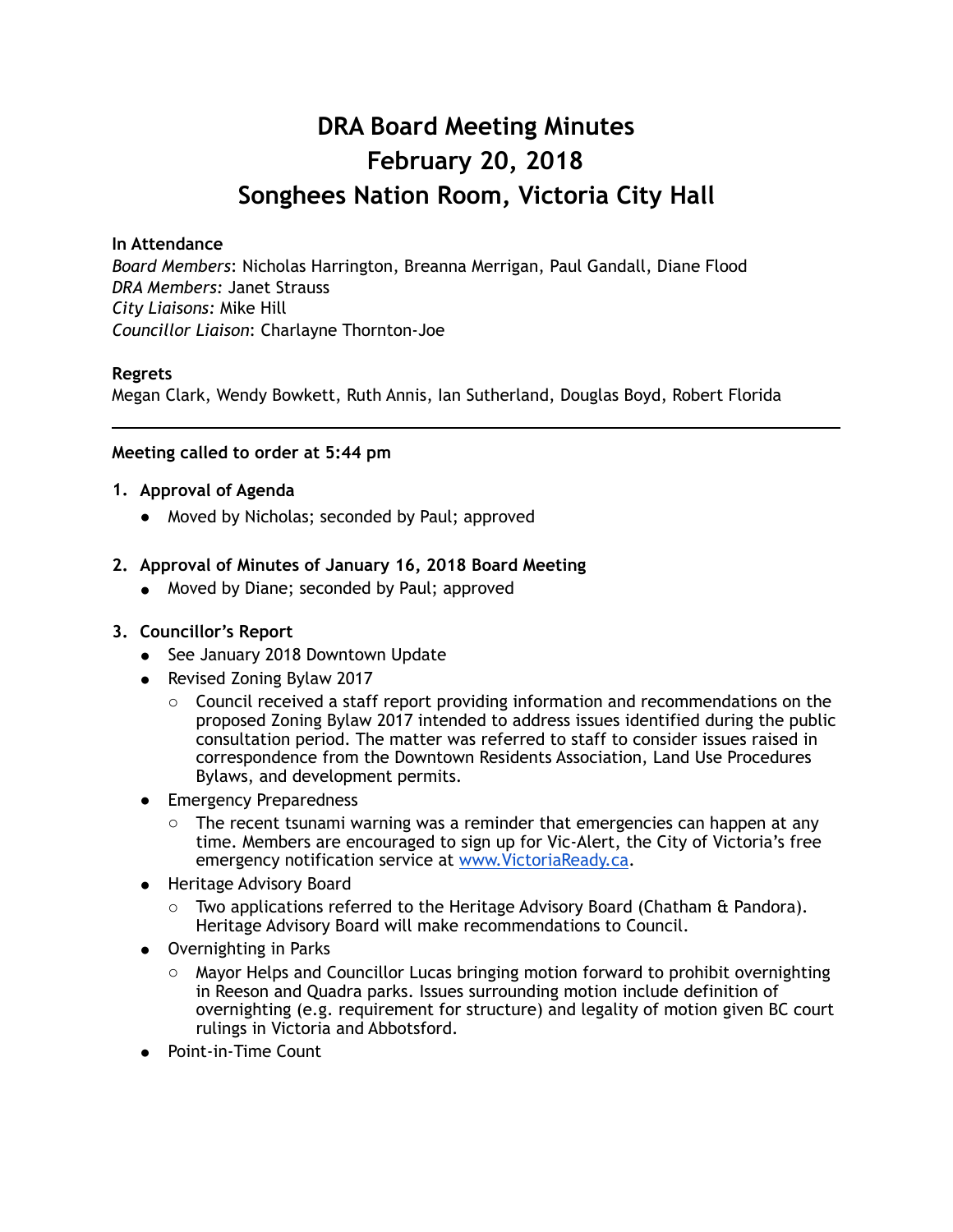- $\circ$  The 2nd annual point-in-time count of is happening in Victoria the evening of Thursday, March 15. The point-in-time count provides a snapshot of the state of homelessness in Victoria.
- ! Multi-Agency Task Force
	- o Multi-agency team (e.g. firefighters, police) working on bylaw enforcement in Victoria (e.g. ensuring doors are not chained shut).
- **Johnson Street Housing Facility** 
	- o With the closing of Tent City, a number of occupants moved into a low-income housing facility on Johnson Street. While many residents have seen their lives improve from being housed, BC Housing has been receiving complaints regarding the facility.
	- o Council is exploring ways to accommodate higher-needs residents while ensuring liveability for downtown residents.
- My Place Shelter
	- $\circ$  My Place Shelter in Fernwood is open. While there are outstanding issues (e.g. bright light shining on a resident's house), the shelter is supported by the community.

#### **4. Yates Street Community Garden**

- Urban Alive Pop-Up Native Bee Apiary
	- $\circ$  Selected as part of the participatory budget process, the project is a partnership between Border Free Bees, Emily Carr University and Pollinator Partnerships Canada. The project will involve collaboratively designing and building an apiary to house docile native bees and educate the public on the crucial role they play in natural ecosystems.
	- $\circ$  One of the requirements is that the garden must remain open to the public and the project Steering Committee will require that volunteers are present during opening times. The DRA is supportive of the project but would like to confirm the specifics of the liability.
		- **Motion:** DRA supports the installation of the Urban Alive Pop-Up Native Bee Apiary in the Yates Street Community Garden, subject to fulsome review of the requirements and responsibilities. Mover: Diane. Seconder: Nicholas; approved.
- 20 new boxes and a seating area are under development for the garden.
	- **EXECT** Action: Mike will follow up regarding the status of the coordinator grant for the garden.

#### **6:27 pm: Charlayne leaves**

#### **5. New Business**

- Dates of Monthly Board Meeting
	- $\circ$  In recent years, the DRA has held its monthly board meetings on the third Tuesday of the month. Attendees agreed that the third Tuesday of the month is acceptable.
- Special Membership Meeting
	- $\circ$  Proposal to call a Special Membership Meeting prior to our next scheduled Board Meeting (e.g. one hour before the board meeting March 20, 2018) in order to pass our new Constitution and Bylaws. It requires a special resolution and and 14-day notification to the members of the special resolution.
		- Action: Paul will locate the wording about the notification.
- DRA Board Officer Positions for 2018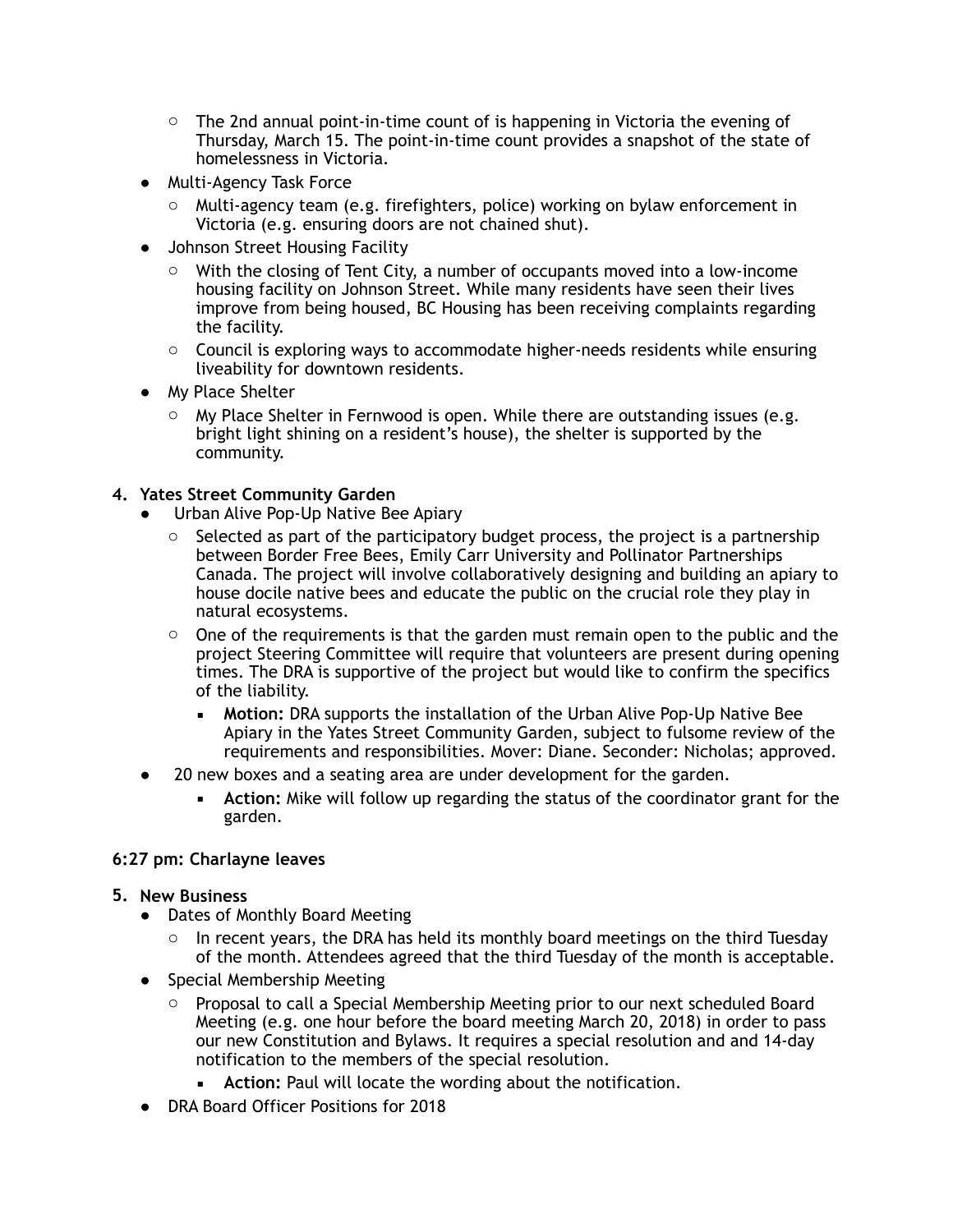- $\circ$  Tabled until the next meeting for when more board members are in attendance. There was support for a membership secretary role.
	- **EXECT** Action: Nicholas will connect with Wendy about the Membership Secretary role
- Growing the DRA Membership
	- $\circ$  There was support for initiatives to grow the DRA membership. Ideas included applying for a My Great Neighbourhood grant for a membership drive, requesting the City to include information about the DRA in their communication material, developing a communications strategy (including social media).
- Updating the DRA Website
	- o Tabled until the next meeting.

#### **6:49 pm: Janet and Dianne leave**

#### **6. Land Use Committee Updates**

• Tabled until the next meeting.

#### **7. 900 Block Pandora Meeting**

• Paul provided an update on the 900 Block Pandora meeting. Topics of discussion included Coldest Night Walk, ID Project, Chinese New Year celebrations, staggered closing of additional shelter facilities as the weather improves, supervised consumption site.

#### **8. Late Night Advisory Committee**

• Paul provided an update on the late night advisory committee. Topics of discussion included liquor licenses, ride shares and taxis, development of a late night bus service.

#### **9. VCAN**

- Meeting is tomorrow and material was circulated for background.
- Upstairs Cabaret increased their seating from 300 to 500. Staff expressed reservations about the increase.

#### **10.City Liaison Report**

- See January 2018 Downtown Update
- Accessibility
	- $\circ$  Council endorsed a commitment adopted by the Victoria Accessibility Working Group on March 6, 2017.
- Johnson Street
	- o Underpass has been designed.
- Crystal Pool and Wellness Centre Replacement Project
	- $\circ$  Now entering the second phase of design. Project architects will be leading engagement sessions.
- Short Term Vacation Rentals
	- o Recommendations are being put forward about.
- My Great Neighbourhood Grant
	- $\circ$  The next application intake is opening March 1, 2018.
	- $\circ$  DRA could consider applying for the grant for a neighbourhood block party or for a neighbourhood clean-up initiative.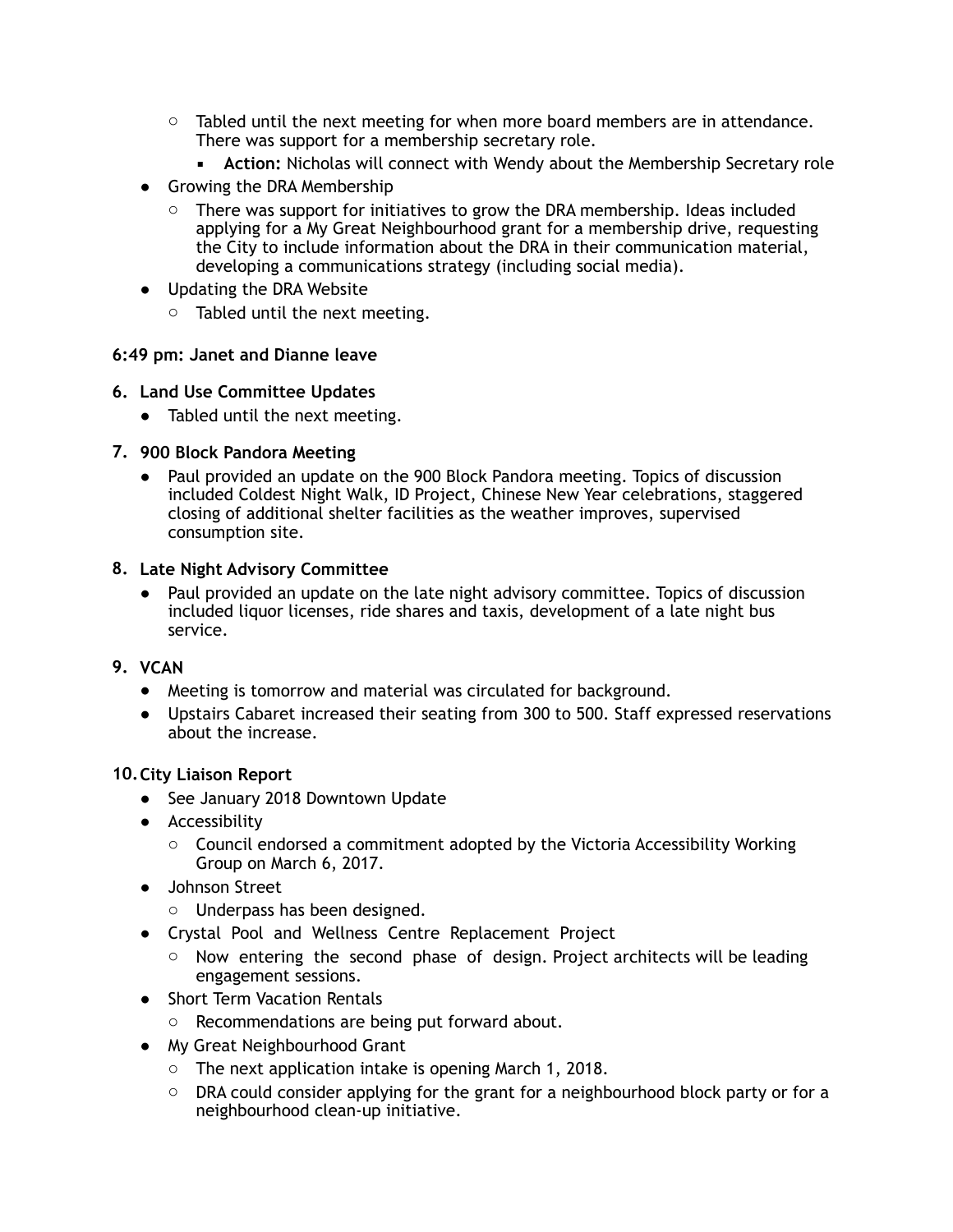- Window Wanderland 2018
	- o In James Bay on February 24-25 weekend
- Rainwater Rewards Extended
	- o Council has extended the Rainwater Rewards rebate program through 2018.
- Digital Archives
	- o Council received a report on the new Archives Online Search database that launched this week which provides online, searchable access to the City's archival collections.

#### **Meeting adjourned at 7:44 pm**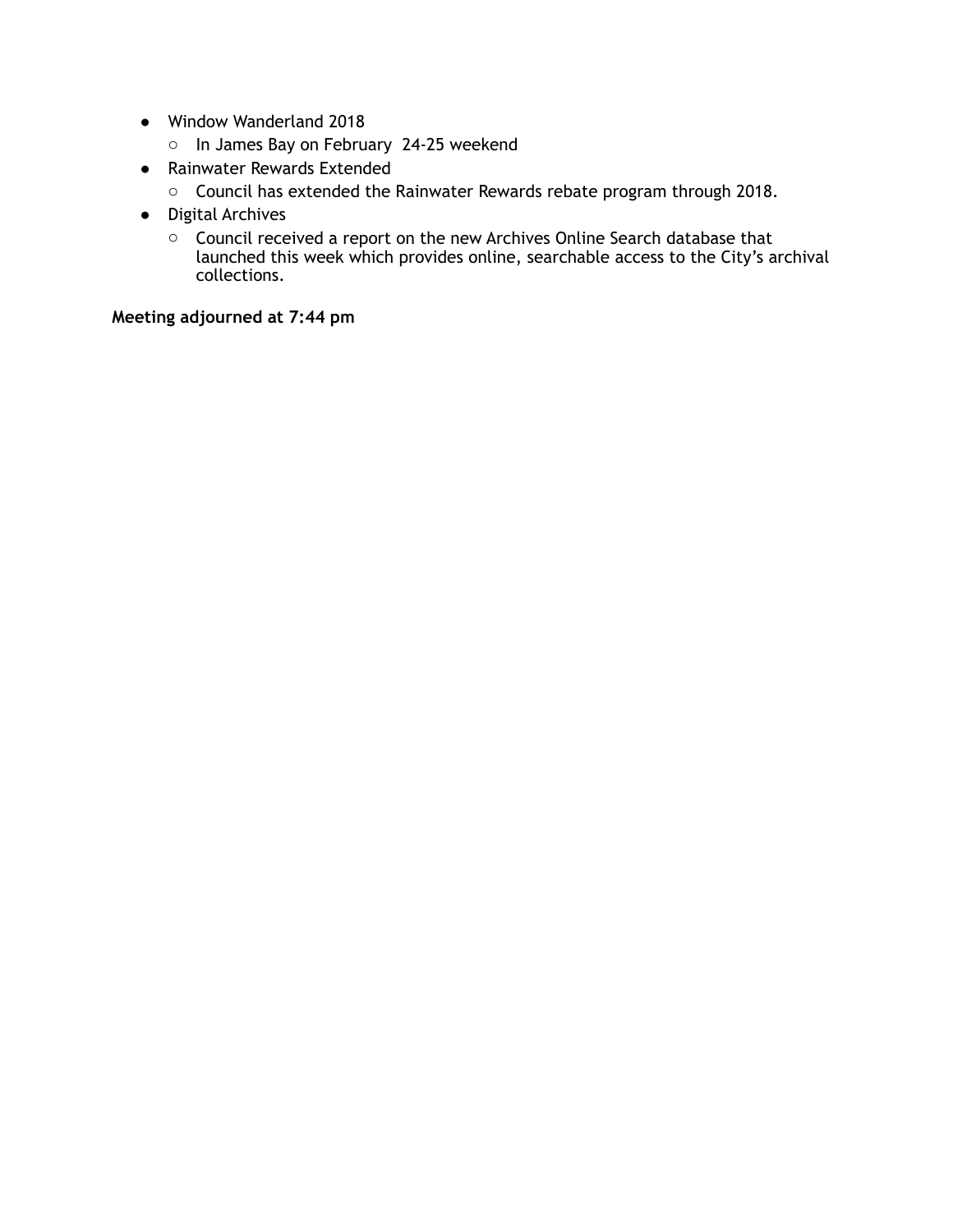



### **In Your Neighbourhood**

#### **Revised Zoning Bylaw 2017**

On February 1, Council received a [staff report](https://victoria.civicweb.net/FileStorage/FAEBD323742D45CC9E5958069CFA2A07-Report_Zoning%20Bylaw%202017.pdf) providing information and recommendations on the proposed Zoning Bylaw 2017 intended to address issues identified during the public consultation period. Based on the report, Council resolved:

- That the matter be referred to staff, to consider and respond to issues raised in correspondence from the Downtown Residents Association, including possible amendments to the draft Zoning Bylaw, and report back to Council.
- That staff consider amending the Land Use Procedures Bylaw to add transparency by providing notice of any Development Permit applications to adjoining property owners (and CALUCs) at the beginning of the process.
- That Council request staff examine and report back on notification opportunities for the public to address Council on applications such as Development Permits, Development Permits with Variances and Development Variance Permits.

#### **Upstairs Cabaret Seating Increase**

Council approved issuing the requested liquor licence after considering a staff [report](https://victoria.civicweb.net/FileStorage/AC3DF5A3756F450B96EEC9F3EA4E072E-Application%20for%20a%20Structural%20Change%20to%20Increase%20th.PDF) regarding an application for a structural change to increase the occupant load from 300 to 500 persons.

Council considered that:

- Noise related to the Upstairs Cabaret recognized is partly due to the sound system as a constant which is not substantially impacted by occupant load.
- Impacts of the increased occupant load were also considered and are consistent with uses contemplated for the area and therefore supportable.
- The net impact on the community is expected to be positive economically as the approval supports the request of the business and presumably their long term viability as a local entertainment destination and as a local employer.
- The City received 39 letters in support of the application and 5 letters opposed to the application. The letters of opposition describe issues resulting from patrons leaving the establishment which include, noise, loud use of profanities, vomiting and the overall impact this has on the occupants and business of the Victoria Regent Hotel.
- Letters of support commonly noted the proposed capacity is needed to support local talent with adequately sized venues. Respondents also supported the application for the impact it would have on reducing queue times and improved atmosphere, both to the benefit of patrons.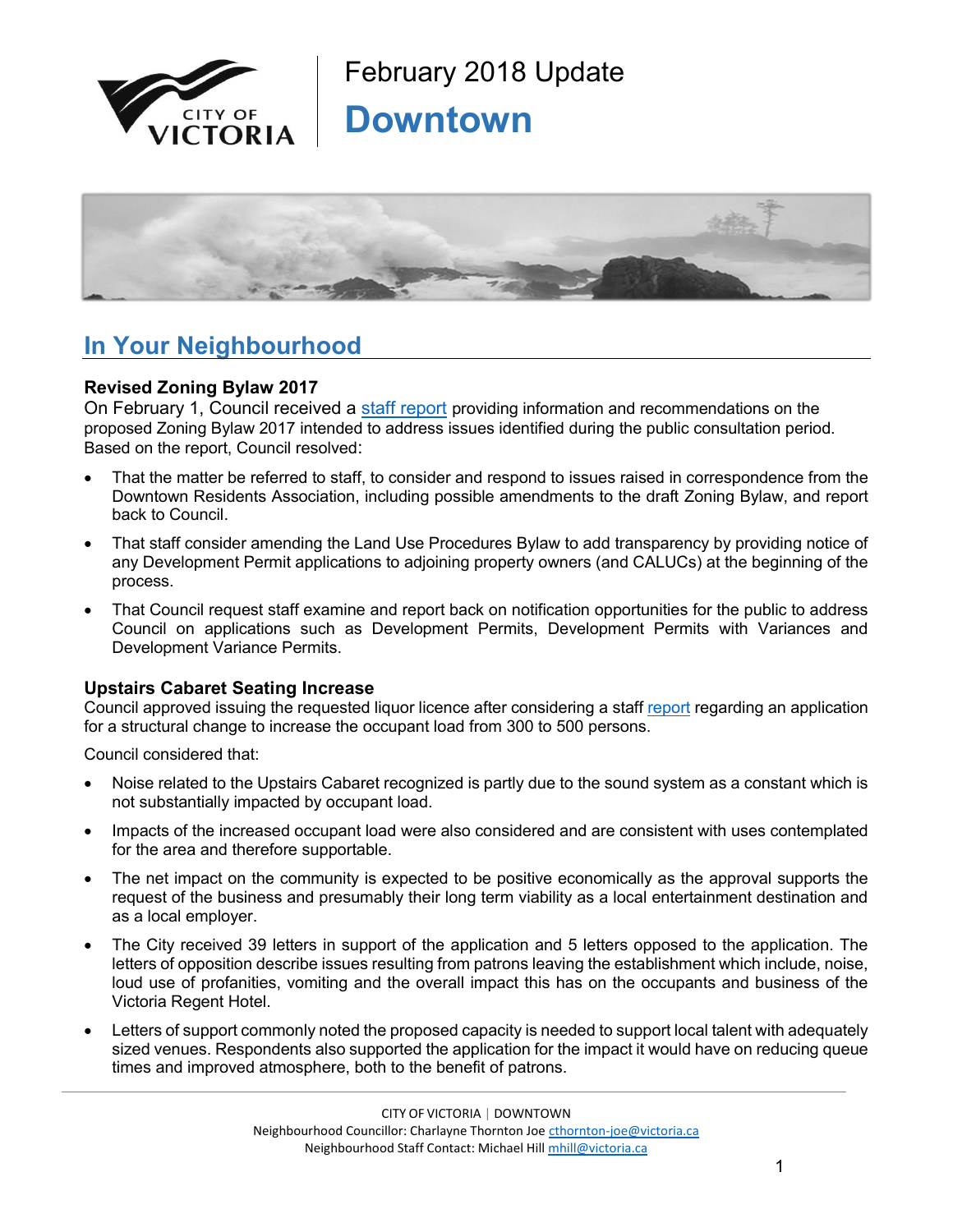

#### **Accessibility**

Council endorsed the following commitment adopted by the Victoria Accessibility Working Group on March 6, 2017. The City of Victoria:

- x Values the contributions made by all its citizens and believes that diversity strengthens the community.
- Recognizes the wealth of knowledge and lived experience of people with disabilities and their essential role in creating a barrier-free Victoria and thus, will include the viewpoint and needs of persons with disabilities in its decisions.
- Is committed to building an inclusive society and providing an accessible environment in which all individuals have access to the City's services and programs in a way that respects the dignity and independence of people with disabilities.
- Policies, practices and procedures will ensure barrier free access for persons with disabilities to City facilities and participation in programs and processes including accessible customer service, information and communication, employment, the built environment and transportation.
- Will ensure that all city employees are aware of their role in facilitating accessibility for persons with disabilities.
- Will continue to prevent barriers by supporting positive attitudes that address "ableism" attitudes which devalue and limit the potential of persons with disabilities.
- In working towards its goals under this Statement, is committed to creating a barrier-free city by meeting the requirements of existing and future legislation and by its own policies and goals related to the identification, removal and prevention of barriers to people with disabilities. To this end, all elected City officials and City employees have a role to play in meeting these goals.

#### **Johnson Street Bridge Underpass**

At their February 22 meeting, Council will receive a report providing information and recommendations on the proposed design and construction of a proposed Harbour Pathway pedestrian underpass beneath the new Johnson Street Bridge.

#### **Crystal Pool Project**

The [Crystal Pool and Wellness Centre Replacement Project](file://///files/Sdrive/Neighbourhood%20Team/Hotsheets/Fernwood/2018/January,%202018/victoria.ca/poolfuture) is now entering the second phase of design. Project architects will be leading engagement sessions where attendees will be:

- Provided a project update including a presentation on considerations for programming and design, as well as [key outcomes](http://www.victoria.ca/EN/main/residents/facilities/crystal-pool/crystal-pool-and-wellness-centre-replacement-project/the-plan-1.html) of the project.
- Asked to provide input on preferred activities and priorities that will inform the future building's design.

If you would like to attend, please [RSVP here](https://www.surveymonkey.com/r/KTWDSQ7) to indicate which of the two engagement sessions you prefer. Identical sessions are offered from on Tuesday February 27, 2018 from 3-5 pm and from 6-8 pm to enable as many to attend as possible.

#### **Short Term Vacation Rental Licensing**

On February 22, Council will review a staff [report](https://victoria.civicweb.net/FileStorage/A36C44045B2143479ECDD1689F45B104-Short%20Term%20Rental%20Regulations-%20Proposed%20Business%20L.PDF) on proposed short term rental business regulations. Recommendations include:

To set a short term rental annual business licence fee of \$150 for principal residence and \$1,500 for all other short-term rentals;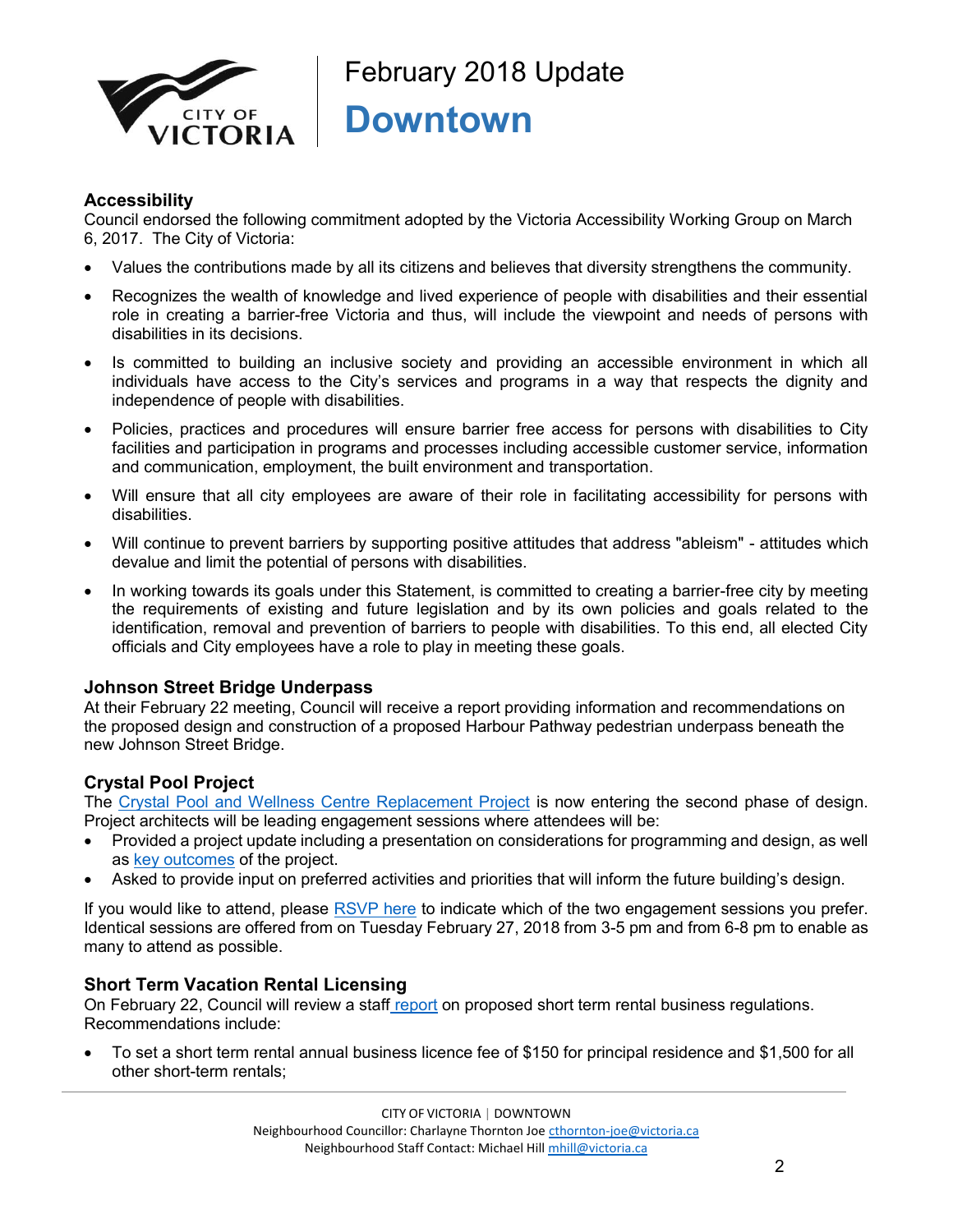

- Direct staff to bring forward the Short Term Rental Regulation Bylaw at the February 22, 2018 Council meeting for introductory readings; and,
- Direct staff to report back to Council in Quarter 4 of 2018 with an update on the short term rental program, including budget implications.

#### **Great Neighbourhood Grant Spring 2018**

The next application intake for the [My Great Neighbourhood Grant](http://www.victoria.ca/EN/main/residents/neighbourhoods/my-great-neighbourhood-grant-program.html) program is opening March 1, 2018. Start thinking about ways to bring people together for a fun community-building activity or activate a location in your neighbourhood. Talk to your Neighbourhood Liaison about your thoughts and ideas, and let us help you make a plan.



#### **Neighbourhoods Ideas Block Party**

To help kick off the next round of the Great Neighbourhoods Grant program, the Neighbourhood Team is hosting a Great Neighbourhood Block Party at the Da Vinci Centre from 1-5pm on March 14. Please plan to attend and hear [Paul Born,](https://www.bing.com/videos/search?q=paul+born+tamarack&&view=detail&mid=FAFAF83DA8DD3054C994FAFAF83DA8DD3054C994&&FORM=VDRVRV) published author and champion for community development, talk about how to deepen community. There will also be a showcase of past projects and some ideas for the future. Residents will participate in a short workshop to begin mapping your neighbourhood cultural assets. All of this will be accompanied by treats, live music and fun activities. Mark your calendar and plan to attend this free event.

#### **Window Wanderland 2018**

Speaking of great ideas for a neighbourhood project, come to James Bay on the weekend of February 24-25, and view the first [Window Wanderland](https://windowwanderland.com/event/james-bay-victoria-canada/) event in North America. James Bay residents are creating illuminated displays in their windows at their homes, shops, offices, schools and even their cars. Join residents in this family-friendly evening event to wander the streets and see the amazing outdoor gallery they are creating.

#### **Rainwater Rewards Update**

Council has extended the [Rainwater Rewards](http://www.victoria.ca/EN/main/residents/water-sewer-stormwater/stormwater/rainwater_rewards_program.html) rebate program through 2018. Property owners can save 10-50% on their stormwater bill by installing rainfall detention features such as rain barrels and permeable paving. Staff are also to report to Council in June regarding the implications of removing the street cleaning fee from stormwater utility

billing, removing the inequity for owners and occupiers on corner lots and directions for the rainwater rewards program in the future.

#### **Participatory Budgeting Winners Announced**

Winners from the first [Participatory Budgeting](http://www.victoria.ca/EN/main/city/current-initiatives/participatory-budgeting.html) process were announced on January 31. The top three projects include an employment preparedness training program for Victoria's most vulnerable citizens, a "pop-up native bee apiary", and an educational learning garden. \$52,500 in funding will be distributed to these communitybased projects that all have the common goal of improving life in Victoria.